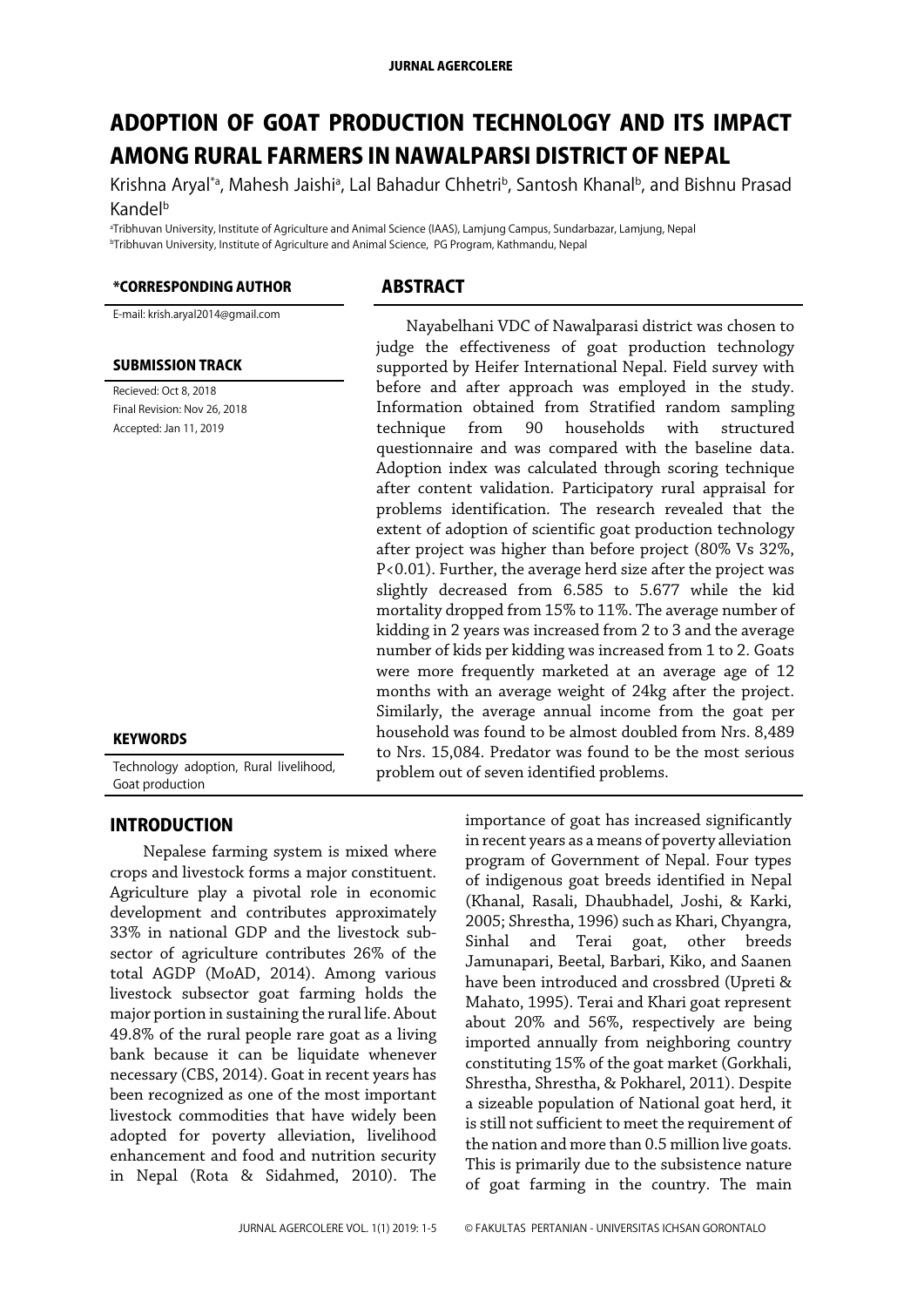reasons for the stagnation of the goat enterprise in Nepal are unscientific management practices, improper breeding, lack of nutrition and problem related to the health and marketing management (HIA, 2012). In order to make the goat rearing profitable enterprise, technologies have been developed and diffused by the various governmental and non-governmental organizations around the nation. Such improved practices have not been adopted by the farmers so far. Therefore proper adoption of these improved technologies by the goat farmers will be the only means to hasten the further development of this sector. This study seeks to judge the effectiveness of goat production technology supported by Heifer International Nepal in terms of extent of adoption and its impacts among the beneficiaries.

### METHODS

#### Study Area and Sample Size

Nayabelhani VDC of Nawalparasi District was purposively selected to study the impact of adoption of goat production technology. A field survey was conducted in January, 2016. Altogether 90 households (10 from each wards) were taken using stratified random sampling technique. A co-ordination schema was prepared and the information were collected with the structured questionnaire and it was compared with the baseline data from the secondary source. Firsthand information was obtained by face to face interview based on prestructured questionnaire, focal group discussion (FGD) and key informant. Secondary data was taken from DADO Nawalparasi, books, internet along with reports of different INGO/NGOs. The pretesting of questionnaire was done on 5 households of Gaidakot municipality and correction was made in finalized questionnaire. Participatory Rural Appraisal (PRA) was conducted for problem analysis. After, collection of primary data from the field survey was entered in MS-Excel version 2010. Different statistical tests were done whenever appropriate. The analyzed data was presented by using text, table, graph and pie-charts with the help of MS-Excel, SPSS version 20.

# Methodological Approach of Impact Evaluation

Before and after approach was employed and paired t-test was done for the study of extent of adoption of goat production technology. Information before the project like housing, feeding, breeding, health, care and management were compared with the information after the project for impact evaluation.

### Level of Technology Adoption

First of all content were validated from the experts and score was allotted to different technology by the techniques of scoring. The extent of technology adoption was calculated by using the formula:

Extent of technology adoption = Score obtained by the respondent  $\overline{\phantom{0}}$  × 100

total score alloted

## RESULT AND DISCUSSION Extent of Adoption

Fig. 1 showed the overall extent of adoption of goat production technology after the project (80%) was significantly higher than before project (32%). Further generalization showed that extent of adoption of housing technology after the project (65.61%) was significantly higher than before project (40.21%). Similarly, 73.75% of feeding technology was adopted after the project which was found significantly higher than before project (48.79%). Further the extent of adoption of breeding, health and care and management technology were 82%, 97.67%, 79.31% which was found significantly higher than before project respectively which is shown in figure 1. This significant increase in extent of adoption after the project was due to facilitation of the trainings, arrangement of farmer field tour and supply of the short term credit to the farmers. Trainings and farmers field tour increases the farmer's ability to acquire, analyze and use the information relevant to the adoption of agriculture technology (Koirala, Dutta, Dhakal, & Pant, 2018; Joseph, 2008) and also it makes people more change prone and realize the importance and benefits of adopting new technology whereas supply of credit makes the farmers financially strong to adopt the new innovation (Margaret & Kariuki, 2012). We conclude that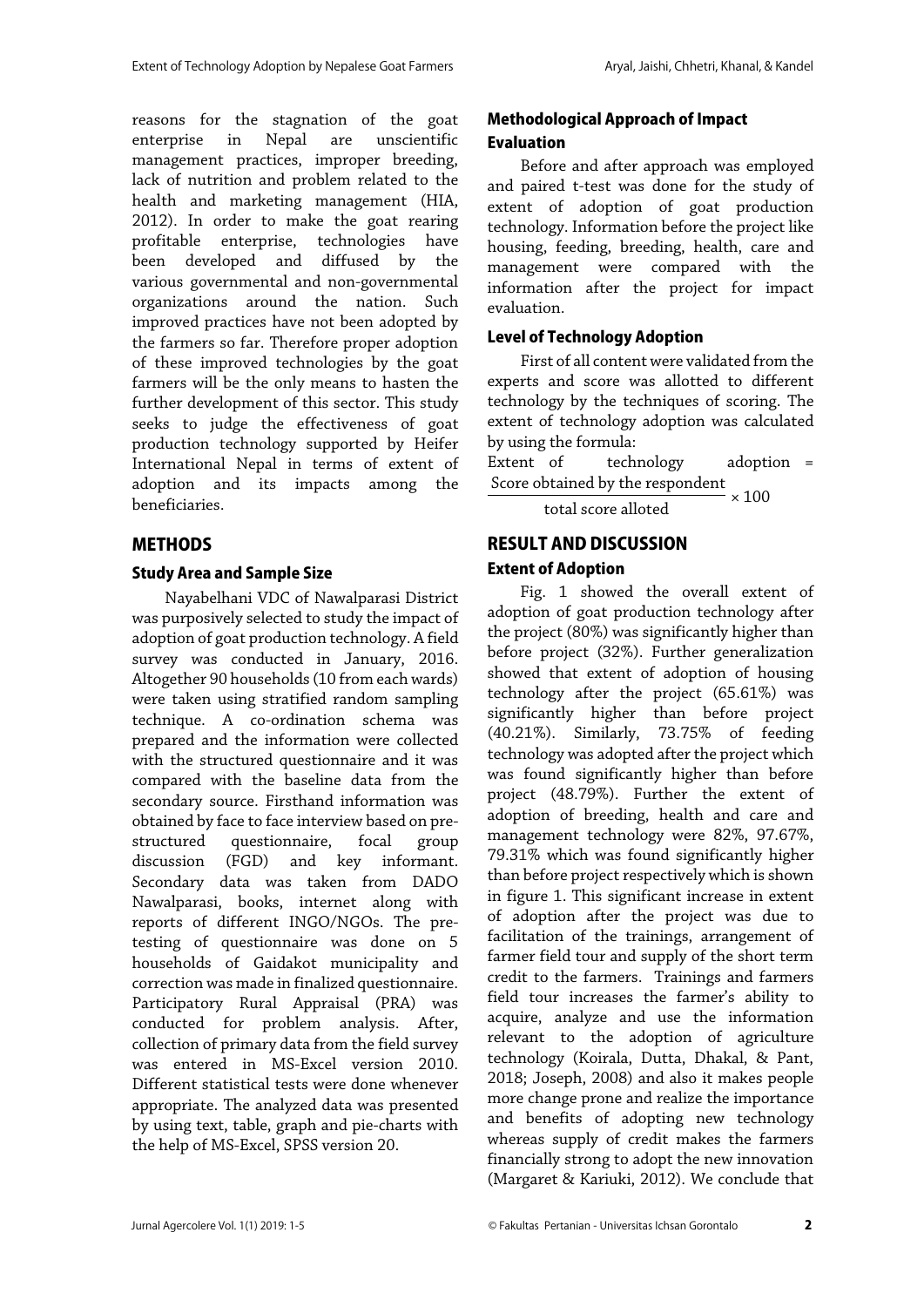extent of adoption of goat production technology after the project run by Heifer international project lead to positive impact among the farmers.



Fig 1. Extent of adoption of goat production technology before and after project

#### Impact of Adoption

Table 1 showed the impact of adoption of goat production technology. The research revealed that with the adoption of goat production technology after the project the average herd size was decreased from 6.585 to 5.677. The decrease in herd size was mainly due to the selection of the best performing goats from the herd and also due to more frequently marketing of the goats. The major problems identified was the occurrence of the predator which cause the farmers reluctant to increase their herd size. Similarly after the project the kid mortality was decreased from 15% to 11%, average number of kidding in 2 years was increased from 2 to 3 and the average number of kids per kidding was increased from 1 to 2. The average selling age of the goat before the project was 17 months whereas after the

Table 1. Impact of adoption of goat production technology Parameters **Before Project Before Project After Project After Project** Average Herd Size 6.585 5.677 Kids Mortality 11% 15% 11% 15% 11% 11% 11% 11% Average number of Kidding in 2 years 2 3 Average number of kids per kidding 1 2 2 Average Selling Age 17 months 17 months 12 months Average Selling Weight 22 and 24kg 24kg 24kg 24kg 24kg 25 and 25 and 25 and 25 and 25 and 25 and 26 and 25 and 25 and 26 and 26 and 26 and 26 and 26 and 26 and 26 and 26 and 26 and 26 and 26 and 26 and 26 and 26 and 26 and Annual income from the goat per household Nrs.8,489 Nrs.15,084

project it was 12 months. Similarly, the average annual income from the goat per household was increased from Nrs. 8,489 to 15,084 after the project. The increase in annual income was due to increased number of marketable goats and the increased price of the live goat.

# Problems Associated with Goat Production and Their Mitigation Strategy at Farmer Levels

Table 2 showed the PRA result of goat producer problems and mitigation study. From the problem ranking tool PRA it depicts that occurrence of predator was found to be the most serious problems faced by the goat keepers followed by year round shortage of fodder and forage, diseases, high kid mortality, abortion of the pregnant does, high cost of treatment and lack of grazing area respectively. Nayabelhani VDC lies near the Chitwan National park so huge loss made by predators like Tiger, Jackle etc. to mitigate the predators problems Shepherding, arrangement of the locally made sirons, reducing the flock size, community level insurance were practiced.

#### **CONCLUSION**

Application of innovation is one of the paramount means of increasing productivity primarily in subsistence farming where factors of production are highly scarce. The findings decision is strongly influenced by trainings facilitated, arrangement of farmer field tour, supply of credit. Further project interventions has decreased the kids mortality and increase the number of kidding and kids per kidding as well as the income of the rural farmers. This depicts that the goat production technology has brought effective change in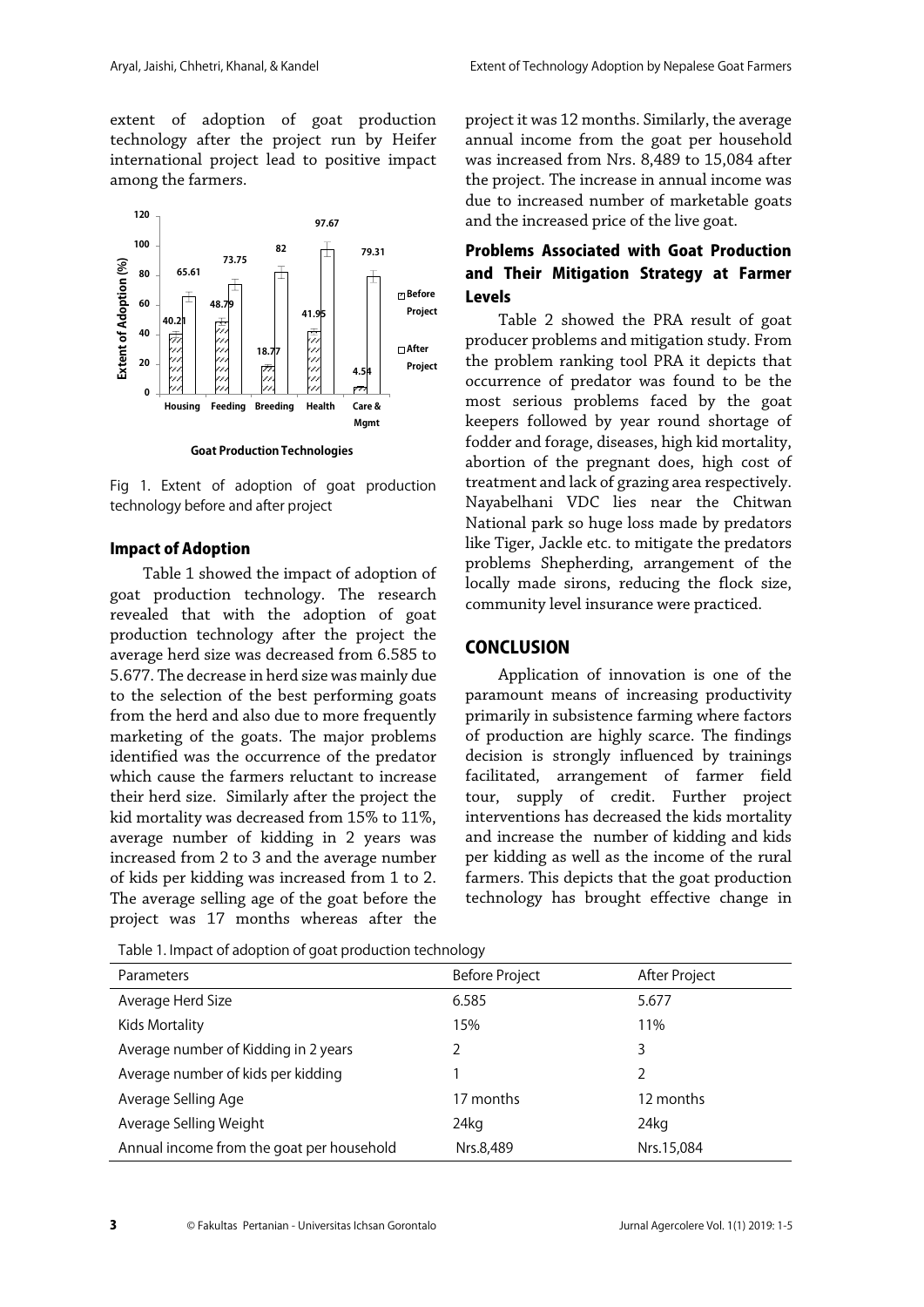| Problems Associated with goat<br>production | Rank         | Mitigation strategies at farm level                                           |
|---------------------------------------------|--------------|-------------------------------------------------------------------------------|
| Year round shortage of fodder and<br>forage | $\mathbf{I}$ | Planting of the perennial fodder in the bunds of field and the<br>public area |
|                                             |              | Reducing the flock Size                                                       |
| <b>Diseases</b>                             | Ш            | Regular medication                                                            |
|                                             |              | Regular Vaccination and de-worming                                            |
|                                             |              | Regular cleaning of the goat shed                                             |
| Predator                                    |              | Shepherding                                                                   |
|                                             |              | Arrangement of the locally made sirons                                        |
|                                             |              | Reducing the flock size                                                       |
|                                             |              | Community level insurance                                                     |
| High kids mortality                         | IV           | Care and management of the pregnant does                                      |
|                                             |              | Care and management of the newly born kids                                    |
| Abortion of the pregnant does               | ٧            | Arrangement of the separate stall for pregnant does                           |
| Lack of grazing area                        | VII          | Grazing in crop after math                                                    |
| High cost of treatment                      | VI           | Loan from the farmers group                                                   |

Table 2. Problems associated with the goat production and their mitigation strategies at farmer levels

rural livelihood through adoption and such interventions should be replicated elsewhere.

#### ACKNOWLEDGMENT

Authors were grateful IAAS Campus family, Heifer International and Nepal respondents of Nayabelhani VDC for valuable and genuine support and information.

# **REFERENCES**

- CBS. (2014). C*entral bereau of statistics*. National Planning Commission Secreteriat. Government of Nepal. Retrieved from http://cbs.gov.np/image/data/Publication/ Statistical%20Pocket%20Book%202014.pd f.
- Gorkhali, N., Shrestha, R., Shrestha, B. S., & Pokharel, P. K. (2011). A review on impact of climate change on livestock breeds and breeding system. In T. B. Gurung, P. K. Pokharel and I. Wright (Eds.), *Proceedings of consultative technical workshop on Climate change: Livestock and Vulnerability in Nepal*, 112–117.
- HIA. (2012). *A study on goat value chain in Nepal*. Retrieved from http://www. heifernepal.org/sites/default/files/2.%20G oat\_value\_chain\_study\_heifer\_2012.pdf
- Joseph, B. (2008). Factors affecting adoption of improved meat goat (boer) production in rangelands of semmabule district. (Thesis, Makerere University, Kampala).
- Khanal, R. C., Rasali, D. P., Dhaubhadel, T. S., Joshi, B. R., & Karki, N. P. S. (2005). Comparative performance of indigenous khari and khari x sinhal goats raised on station in Nepal. *Journal of Biological Sciences, 5*(2),124–128.
- Koirala, B.,. Dutta, J. P, Dhakal, S. C., & Pant, K.K. (2018). Level of adoption and factor affecting the level of adoption of sustainable soil management practices in Ramechhap District, Nepal. *Journal of Bussiness management and Economics, 3*(2), 1–6.
- Margaret, M., & Kariuki, S. (2012). Factors determining adoption of new agricultural technology by small holder farmers in developing countries. *Journal of Economics and Sustainable development, 6*(5), 208–216.
- MoAD. (2014). *Statistical information on Nepalese agriculture*. Singa Durbar, Kathmandu, Nepal. Retrieved from http://moad.gov.np/public/uploads/10090 21694-YearBook%202014/15.pdf
- Rota, A. & Sidahmed, A. (2010). *Livestock planning, challenges & strategies for livestock development in IFAD*. Nepal: International Fund for Agricultural Development (IFAD).
- Shrestha, N. P., (1996). Transhumant sheep and goat production systematic and their productivity at Guphopokhara site. *Proceedings of the First National Workshop on Livestock Fisheries Research in Nepal*, 272– 282.